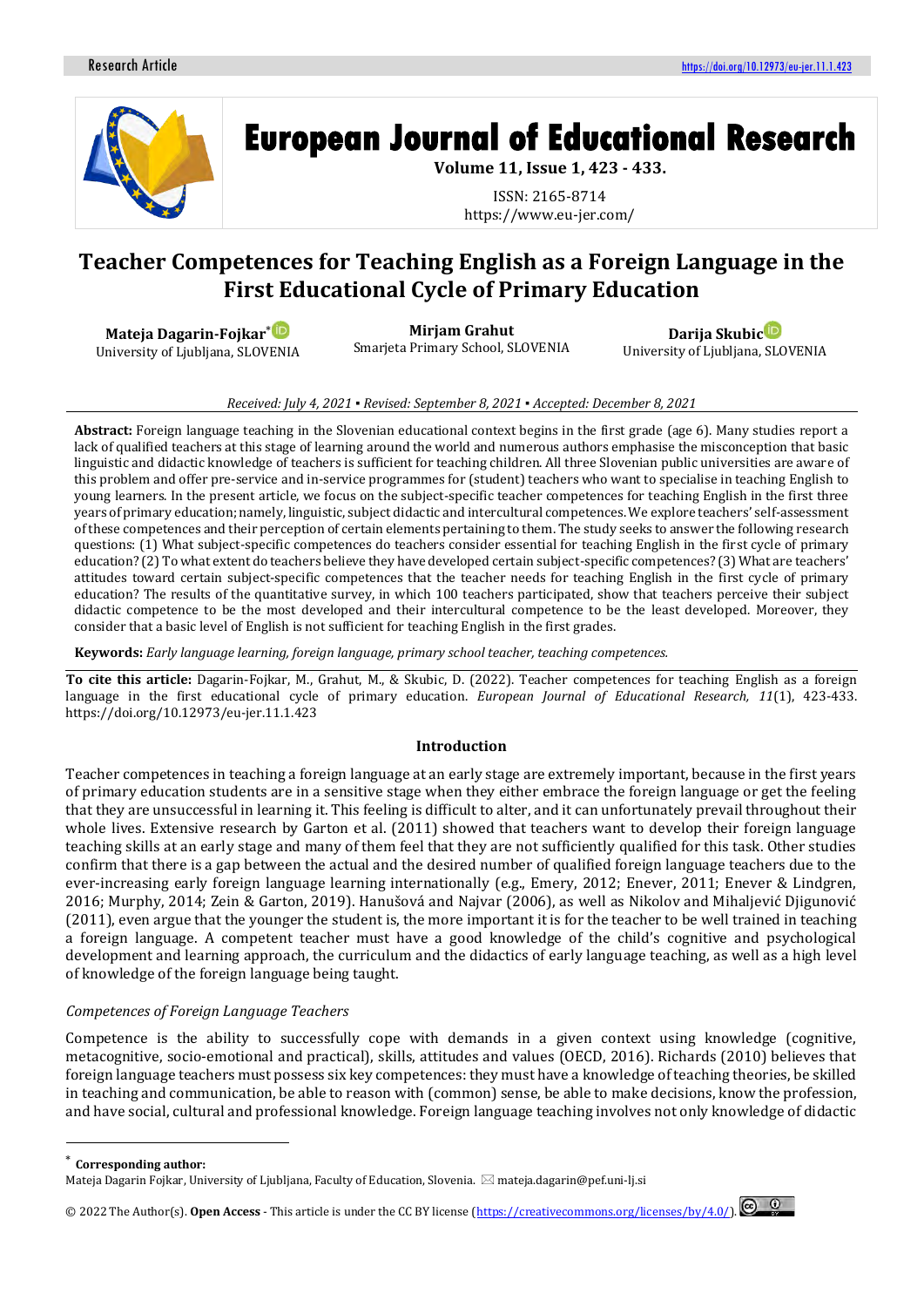# **424** MATEJA-FOJKAR ET AL. / Teacher Competences for Teaching English as a Foreign Language

methods and curricula, but also the teacher's knowledge and understanding of teaching, as well as the beliefs held by the teacher that influence his or her teaching practice (Basturkmen, 2012; Farrell & Bennis, 2013; Piasta et al., 2009). Research has shown that teacher knowledge is also related to student academic achievement (Carlisle et al., 2009; McCutchen et al., 2009; Piasta et al., 2009; Shulman, 1986). Yafu (2011, as cited in Yang, 2020) lists language competence, fluency, teaching methods, learning process, learner, curriculum, teaching process, evaluation, assessment, social culture and mentality (e.g., teaching elements such as process, course, activity, technique, environment and thinking) among the key competences of foreign language teachers.

Although, according to Borg and Edmett (2018), it is almost impossible to make a list of competences needed by foreign language teachers, competences in foreign language teaching are usually divided into three main areas: linguistic, intercultural and subject didactic.

#### *Linguistic Competence*

According to Chomsky (1965), linguistic competence is the linguistic ability to understand and produce sentences and to select the most grammatically correct sentences from those mastered. Chomsky's conception of linguistic competence was later extended by Hymes (1972) to include a more realistic conception of competence, that is, communicative competence. According to Hymes, communicative competence is the general skill of individuals to communicate in accordance with changing situational and normative conditions of a psychological, social and linguistic nature (Hymes, 1972). In the Common European Framework of Reference for Languages (European Commission, 2001), linguistic competence is a part of communicative competence along with sociolinguistic and pragmatic competence. A language user's linguistic competence is activated by performing various linguistic activities that involve receiving, producing, interacting or communicating. Each of these types of activities is possible with texts in both spoken and written form.

#### *Intercultural Competence*

Intercultural competence is a combination of the attitudes, knowledge, understanding and action-oriented skills of an individual or group to understand, respect and respond appropriately to people from a different cultural background (Huber & Reynolds, 2014). It is important to establish a positive and constructive attitude and understanding of cultural differences in any interaction (Huber & Reynolds, 2014). Huber (2012) identifies intercultural competence as a "key component of education", particularly everyday practice, within which the necessary behaviours, skills and knowledge we need to understand one another are developed. Byram (1997) developed a model of intercultural communication competence with five categories to be covered in the foreign language classroom: knowledge of cultural content, development of a positive attitude toward otherness, ability to interpret and identify with other cultures, ability to interact in other cultures, and critical thinking and awareness of one's own culture. Most primary education curricula encompass the development of intercultural competence; for example, one of the three main goals of language learning in Slovenian foreign language curricula in the 1st, 2nd and the 3rd grades is to learn about cultural diversity and contacts between cultures (Pevec Semec et al., 2013a, 2013b).

#### *Subject Didactic Competence*

Subject didactic competence includes knowledge in the field of developmental and educational psychology, pedagogy and the special didactics of teaching and learning a foreign language. In addition to knowledge of the developmental characteristics of students and knowledge of a foreign language, teachers must also have a good knowledge of the nature of learning and methods of teaching the language.

Borg (2009) listed the following key factors of good pedagogical practice at this level, based on the results of a study that investigated the profile of the English as a foreign language teacher in primary school: action-oriented teaching; varied use of teaching aids and resources; class routine, real-time checking of understanding of didactic instructions; thorough lesson planning; adaptation of activities according to students' response; and self-reflection. Moreover, he confirmed that the development of subject didactic competence is also strongly influenced by the teacher's cognition, i.e., his or her thinking and beliefs (Borg, 2009).

## *Foreign Language Teacher Education in the First Educational Cycle of Primary Education*

The pivotal document *Common European Principles for Teacher Competences and Qualifications* (European Commission, 2010) stresses that teacher education must be of a high standard and that quality training must be supported by the institutions in which teachers are employed or are to be employed, in accordance with national or regional policies for which adequate resources are provided. These policies must relate both to the initial training of teachers as well as to their continuing professional development.

Teacher education is struggling to keep up with the rapid pace of the trend toward earlier and earlier foreign language instruction. In 2004, due to overwhelming educational needs, the European framework of reference for language teacher education was designed (Kelly et al., 2004). Three years later, Newby et al. (2007) created the European Portfolio for Student Teachers of Languages, which provides an overview of the competences needed by foreign language teachers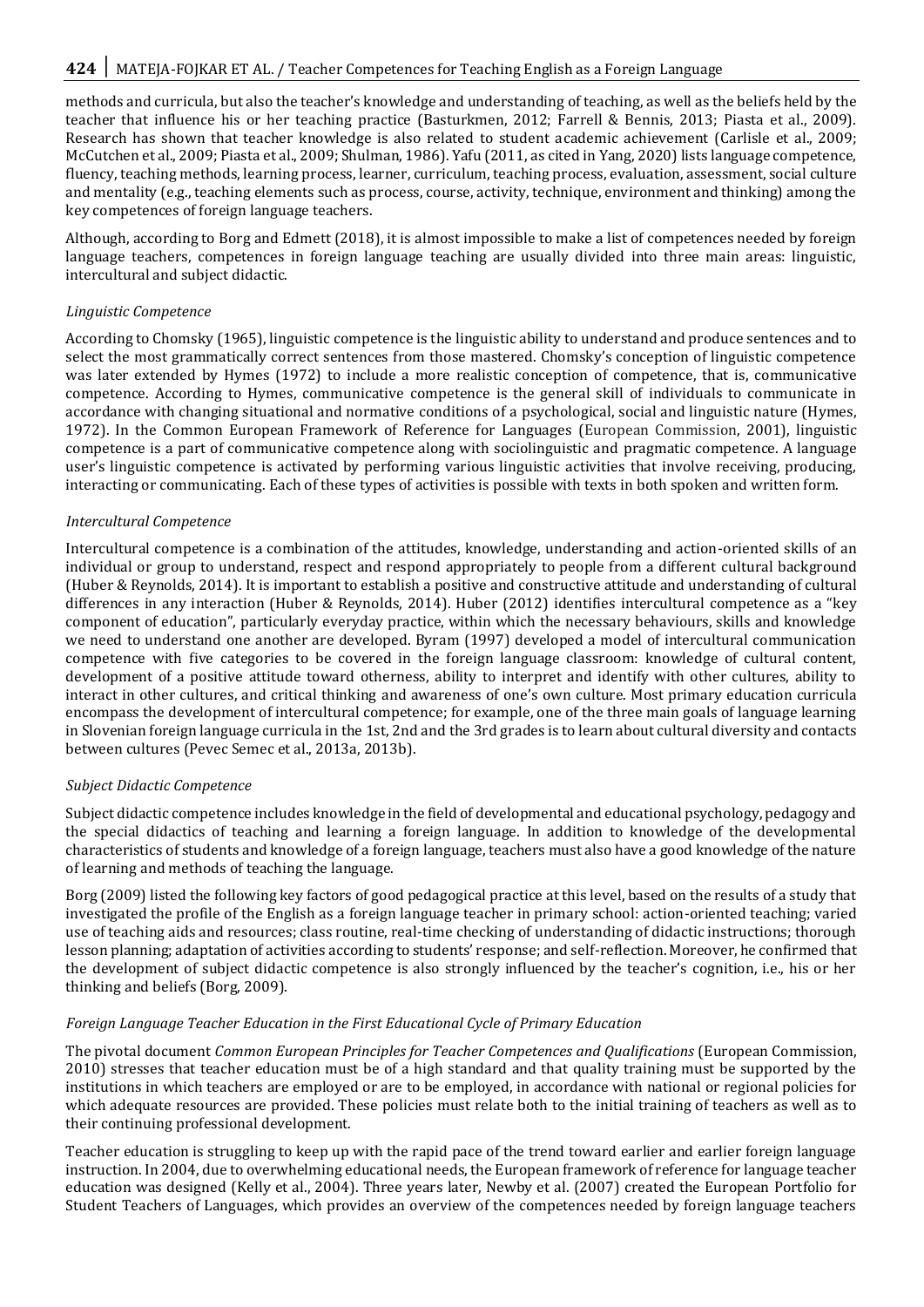and is a self-assessment tool for (future) teachers. It entails foreign language lesson planning, teaching, assessment, didactics and use of resources in the classroom.

On a global scale, there is a shortage of qualified teachers for early foreign language teaching, which countries are addressing with retraining and new training programmes. A study involving 2,500 teachers from 89 countries indicated that there is a global shortage of English teachers with adequate training in early English language teaching (Emery, 2012). The author added that in certain countries, the government provided only basic teacher training with no specific qualifications for all teachers, regardless of which subject they would be teaching or how old their students were (Emery, 2012). Another study, which included 4,696 responses from teachers in 140 countries, emphasised the need to improve teacher education programmes for early childhood foreign language teaching (Garton et al., 2011). Cameron (2003) succinctly pointed out a widespread misconception about early childhood English language teaching; namely, that the teacher need only possess basic linguistic and didactic knowledge. Cameron (2003) emphasised the fact that early foreign language teaching requires specific and high-quality training.

In Slovenia, English can be taught in the first cycle of primary education (the first three years, ages 6–8) by generalist teachers who have completed a bachelor or master's degree in primary education and a pre-service or in-service programme for early English language teaching, and by subject teachers who have completed a bachelor or master's degree in English and an in-service programme for early English language teaching (Ministry of Education, Science and Sport, 2015). All three public universities in Slovenia (University of Ljubljana, University of Maribor and University of Primorska) are aware that in order to successfully teach a foreign language at an early level, it is necessary to train a sufficient number of teachers and to offer full-time training programmes and study programmes to improve teacher education in the field of early foreign language teaching.

#### **Methodology**

#### *Research Design and Objectives*

Since there is no in-depth research in the field of competences of teachers teaching English in the first years of primary education in Slovenia, and due to the fact that foreign language learning from the first grade onwards was only introduced in 2016, we wanted to investigate whether teachers felt sufficiently competent to teach English in the first educational cycle of primary school and to determine the extent to which they believed they had developed key subject-specific competences, i.e., linguistic, intercultural and subject didactic. We also examined the relationship between prior education and teachers' attitudes towards the development of subject-specific competences. Based on the research problem, we formulated the following research questions:

RQ1: What subject-specific competences do teachers consider essential for teaching English in the first cycle of primary education?

RQ2: To what extent do teachers feel that they have developed certain subject-specific competences? RQ3: What are teachers' attitudes towards certain subject-specific competences that the teacher needs for teaching English in the first cycle of primary education?

#### *Sample*

The research involved 100 teachers from different regions of Slovenia who taught English in the first cycle of primary education in 2018. The sample consists of 76 generalist teachers who have completed a primary education programme and 24 subject teachers who have completed an English language programme. In 2018, most of the surveyed teachers taught English in multiple grade levels in the first cycle of primary education (83%), followed by those who taught English in the first grade of primary school (8%), in the third grade of primary school (6%), and only in the second grade of primary school (3%). The majority of the teachers surveyed (63%) had taught English in the first three years of primary school for less than five years, which is understandable given that English as a school subject has only been present in the first cycle of primary education in Slovenia since 2016.

#### *Instrument*

An anonymous questionnaire was created for the needs of the study, containing open, closed and combined questions, questions with ranked answers, and questions on a 5-point Likert-type scale (1 – strongly disagree, 2 – disagree, 3 – neither agree nor disagree, 4 – agree, 5 – strongly agree). The questions were divided into sections related to the areas of linguistic, intercultural and subject didactic competence. Of 100 teachers involved in the study, 33 completed both "test and retest". Correlation coefficients (Spearman's r<sub>s</sub>, and/or Cohen's kappa, where applicable) were high for all categories of question, with a mean value of 0.795 for Spearman's  $r_s$ , and a mean value of 0.768 for Cohen's kappa, showing high test-retest reliability of questionnaire. We have asked 5 experts to rate each of the items from the questionnaire. The mean of Lawshe's content validity ratios (content validity index) was 0.847, showing very high content validity of questionnaire.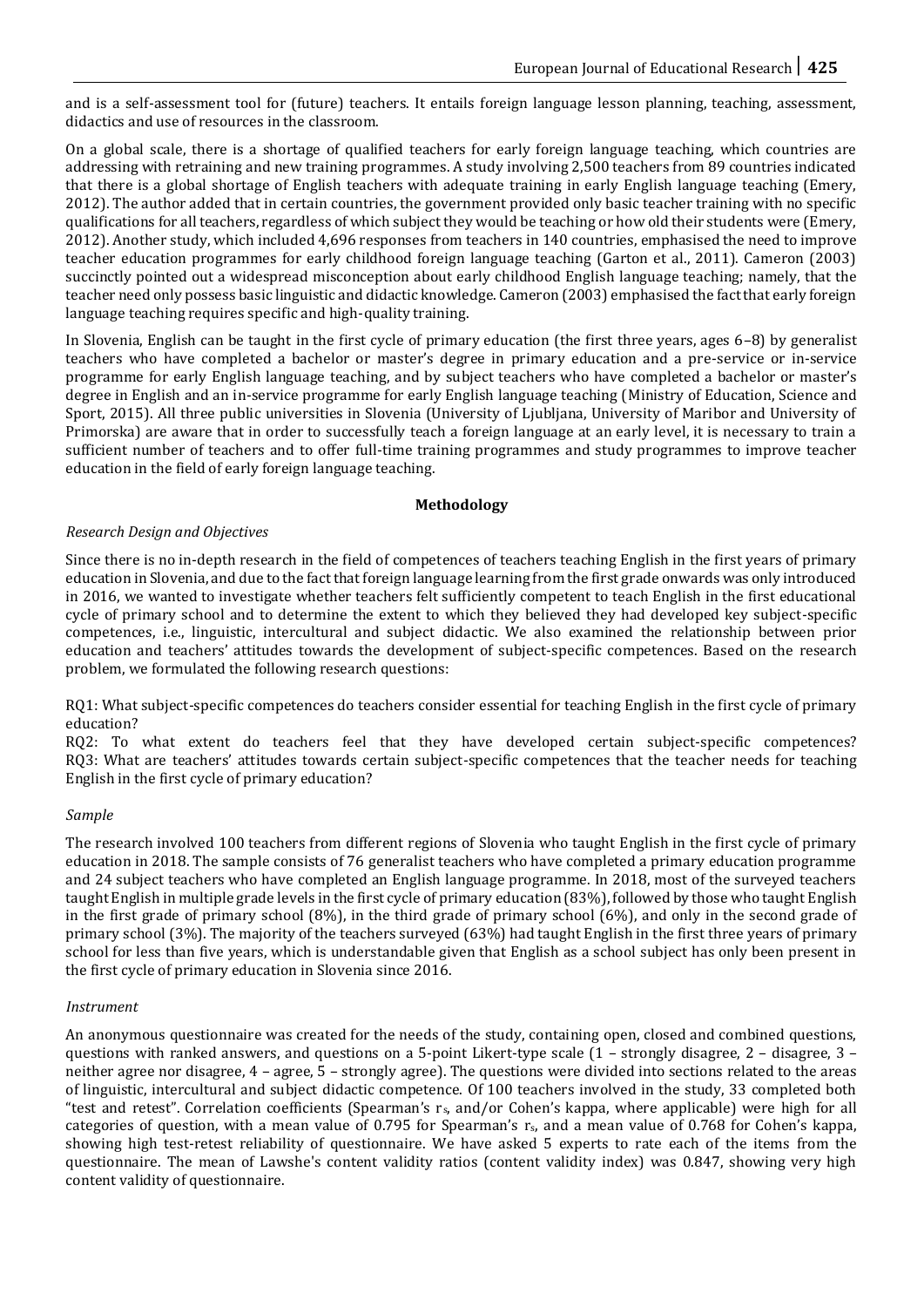## *Data Collection and Analysis*

Data collection was undertaken through an online questionnaire targeting teachers who taught English in the first cycle of primary education in 2018. In Slovenia, primary education lasts nine years and is divided into three educational cycles. The first cycle represents the first three grades of primary education, where children are aged 6–8/9. A total of 100 fully completed questionnaires were used for our study. The processing and interpretation of the questionnaire were carried out at the level of descriptive statistics of quantitative analysis. For the purpose of statistical data processing, we used the program IBM SPSS Statistics 22. In presenting the data, we used absolute (f) and percentage frequencies (f %). The  $\chi^2$  test and /or likelihood ratio test were used to determine statistically significant differences, and the correlation between variables was checked by calculating the correlation ratio  $(n)$ .

#### **Results**

The following table shows how the interviewed teachers rated the importance of the individual subject-specific competences they need for teaching English in the first educational cycle of primary school. The results show that the surveyed teachers attach the greatest importance to the selection and use of didactic methods (63%), followed by highly developed language skills (26%), and finally intercultural competence (11%).

|  | Table 1. Teachers' Opinions on the Importance of Subject-Specific Competences |  |  |
|--|-------------------------------------------------------------------------------|--|--|
|  |                                                                               |  |  |

|       | The importance of subject-specific competences for foreign language<br>teaching in the first cycle of primary education | <b>Total</b> |        |         |
|-------|-------------------------------------------------------------------------------------------------------------------------|--------------|--------|---------|
|       | Linguistic<br>competence                                                                                                |              |        |         |
|       | 26                                                                                                                      | 11           | 63     | 100     |
| $N\%$ | 26.00%                                                                                                                  | 11.00%       | 63.00% | 100.00% |

We also asked the teachers how they perceived the development of their own subject-specific competences. The results show that the teachers rated the development of their own intercultural competence the worst. Of the teachers surveyed, 64% believe that they have some deficits in this area, and 19% believe that they have many deficits in this area, while they rate their language competence and subject didactic competence similarly.

| Development of subject-specific competences (deficits) |     |     |     |     |      |  |  |  |  |
|--------------------------------------------------------|-----|-----|-----|-----|------|--|--|--|--|
| <b>Very few</b><br><b>None</b><br><b>Many</b><br>Some  |     |     |     |     |      |  |  |  |  |
| Linguistic competence                                  | 2%  | 55% | 34% | 9%  | 100% |  |  |  |  |
| Intercultural competence                               | 19% | 64% | 14% | 3%  | 100% |  |  |  |  |
| Subject didactic competence                            | 2%  | 44% | 36% | 18% | 100% |  |  |  |  |

*Table 2. Assessment of the Deficits of Own Subject-Specific Competences*

The results (percentage frequencies) showed that the teachers surveyed considered their own subject didactic competence to be the most developed, followed by language competence. They perceived the most deficits related to the development of their intercultural competence. There were statistically significant differences in the teachers' assessment of the development of their own language competence between different types of teacher education ( $\chi^2$  = 10.438;  $g = 3$ ;  $p = 0.015$ ). The surveyed subject teachers generally assess the development of their own language competence better than the surveyed generalist teachers. The opposite statistically significant differences were shown in the self-assessment of subject didactic competence ( $\chi^2$  = 15.798; g = 3; p = 0.001). The surveyed generalists evaluate the development of their own subject didactic competence better than the surveyed subject teachers. The results also show that there are no statistically significant differences between the two different types of teacher education in the assessment of the development of their own intercultural competence ( $\chi^2$  = 2.765; g = 3; p = 0.429). Most of the surveyed generalist teachers and subject teachers believe that they have developed their intercultural competence with some deficits (64%).

In order to shed further light on the researched topic, we will present the attitudes of the teachers towards certain subject-specific competences. Table 3 below shows the teachers' attitudes towards given statements related to the importance of language competence.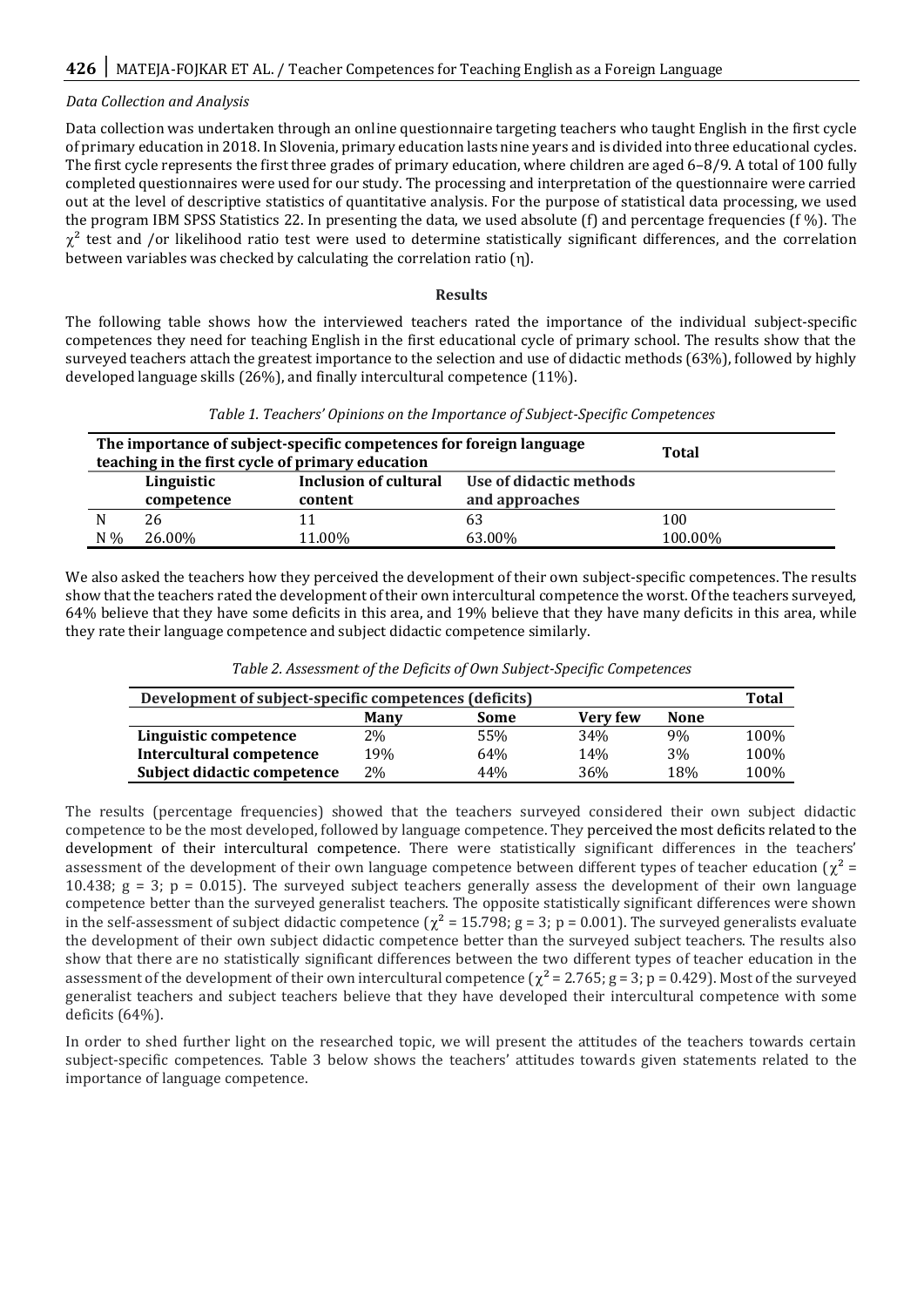| <b>Statements</b>                                                                                                                  | <b>Degree of agreement</b>  |       |                 |       |                               |       |       |       |                          | <b>Total</b> |     |       |
|------------------------------------------------------------------------------------------------------------------------------------|-----------------------------|-------|-----------------|-------|-------------------------------|-------|-------|-------|--------------------------|--------------|-----|-------|
|                                                                                                                                    | <b>Strongly</b><br>disagree |       | <b>Disagree</b> |       | Neither agree<br>nor disagree |       | Agree |       | <b>Strongly</b><br>agree |              |     |       |
|                                                                                                                                    | f                           | $f\%$ | f               | $f\%$ | $\mathbf f$                   | $f\%$ | f     | $f\%$ | f                        | $f\%$        | f   | f %   |
| I had positive experiences<br>with learning English during<br>my teacher education.                                                | 3                           | 3.0   | 7               | 7.0   | 21                            | 21.0  | 41    | 41.0  | 28                       | 28.0         | 100 | 100.0 |
| I improved my linguistic<br>competence in English the<br>most during my teacher<br>education studies.                              | 5                           | 5.0   | 26              | 26.0  | 22                            | 22.0  | 28    | 28.0  | 19                       | 19.0         | 100 | 100.0 |
| I have no problems<br>communicating in English.                                                                                    | $\mathbf{1}$                | 1.0   | 5               | 5.0   | $\overline{2}$                | 2.0   | 50    | 50.0  | 42                       | 42.0         | 100 | 100.0 |
| Only a basic knowledge of<br>English is sufficient for<br>teaching English in the first<br>educational cycle of primary<br>school. | 35                          | 35.0  | 46              | 46.0  | 7                             | 7.0   | 9     | 9.0   | 3                        | 3.0          | 100 | 100.0 |
| A well-developed<br>competence in the first<br>language is a prerequisite<br>for developing linguistic<br>competence in English.   | 3                           | 3.0   | 13              | 13.0  | 25                            | 25.0  | 40    | 40.0  | 19                       | 19.0         | 100 | 100.0 |
| I use English frequently in<br>my daily life.                                                                                      | 3                           | 3.0   | 12              | 12.0  | 19                            | 19.0  | 47    | 47.0  | 19                       | 19.0         | 100 | 100.0 |
| I have no problem giving<br>instructions in English in<br>class.                                                                   | $\boldsymbol{0}$            | 0.0   | 10              | 10.0  | 10                            | 10.0  | 46    | 46.0  | 34                       | 34.0         | 100 | 100.0 |

*Table 3. Teachers' Attitudes Towards Statements Related to Linguistic Competence*

Of the teachers surveyed, 69% agree or strongly agree with the statement that they had a positive experience of learning English during their university education, while only 47% believe that they strengthened their competence in English the most during their university education. As many as 92% of the teachers surveyed agree or strongly agree with the statement that they have no problem communicating in English, while 80% agree or strongly agree with the statement that they have no problem giving instructions in English in the classroom, and only 12% agree or strongly agree with the statement that only a basic knowledge of English is sufficient for teaching English in the first educational cycle. We also investigated whether there is a relationship between the teachers' prior education and their assessment of their own language competence development. We found that there is a negligible positive correlation ( $\eta = 0.011$ ; p = 0.914) between the generalists' prior education and the development of their own language competence, with the value of the correlation being between 0 and 0.2, while there is a weak positive correlation  $(\eta = 0.253; p = 0.011)$  between the subject teachers' prior education and the development of their own language competence, with a value between 0.2 and 0.4. From the data obtained, we conclude that there is a statistically significant relationship between the prior education of the teachers surveyed and the development of their own language competence. This relationship is stronger for the subject teachers surveyed than for the generalist teachers.

We were also interested in the teachers' attitudes towards intercultural competence.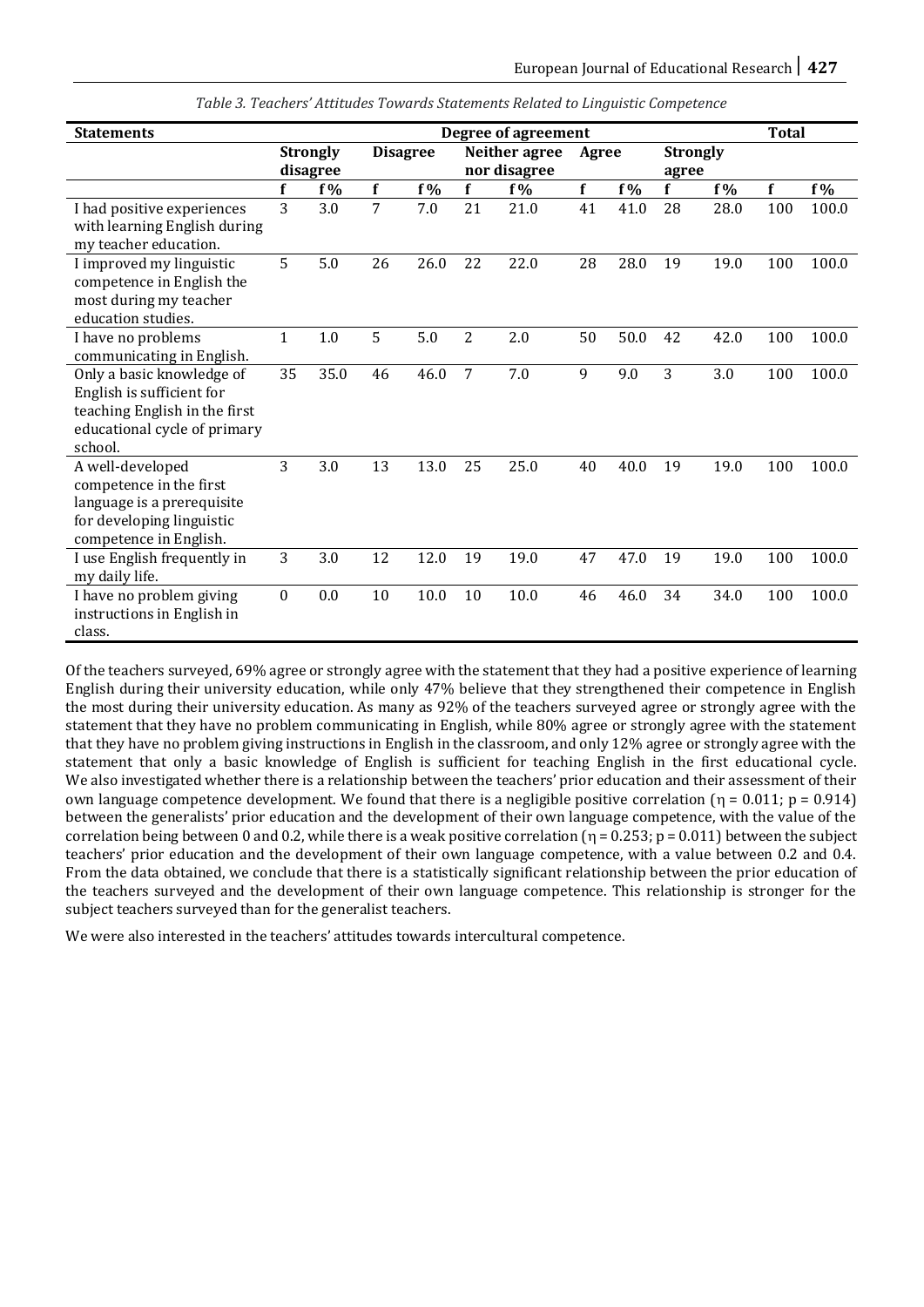| <b>Statements</b>                                                                                | Degree of agreement         |       |                 |      |                               |       |       |       |                          |      | <b>Total</b> |       |
|--------------------------------------------------------------------------------------------------|-----------------------------|-------|-----------------|------|-------------------------------|-------|-------|-------|--------------------------|------|--------------|-------|
|                                                                                                  | <b>Strongly</b><br>disagree |       | <b>Disagree</b> |      | Neither agree<br>nor disagree |       | Agree |       | <b>Strongly</b><br>agree |      |              |       |
|                                                                                                  | f                           | $f\%$ | f               | f %  | f                             | $f\%$ | f     | $f\%$ | f                        | f %  | f            | $f\%$ |
| My intercultural awareness is<br>well developed.                                                 | 0                           | 0.0   | $\mathbf{0}$    | 0.0  | 23                            | 23.0  | 59    | 59.0  | 18                       | 18.0 | 100          | 100.0 |
| I improved my intercultural<br>competence the most during<br>my teacher education studies.       | $\overline{4}$              | 4.0   | 33              | 33.0 | 39                            | 39.0  | 18    | 18.0  | 6                        | 6.0  | 100          | 100.0 |
| I incorporate cultural content<br>in my teaching from grade 1<br>onward.                         | $\mathbf{1}$                | 1.0   | 11              | 11.0 | 28                            | 28.0  | 42    | 42.0  | 18                       | 18.0 | 100          | 100.0 |
| I support multilingualism and<br>plurilingualism.                                                | $\theta$                    | 0.0   | $\theta$        | 0.0  | 13                            | 13.0  | 58    | 58.0  | 29                       | 29.0 | 100          | 100.0 |
| In addition to English, I speak<br>at least one other foreign<br>language.                       | 5                           | 5.0   | 32              | 32.0 | $\overline{7}$                | 7.0   | 29    | 29.0  | 27                       | 27.0 | 100          | 100.0 |
| I have a positive and<br>constructive attitude towards<br>understanding cultural<br>differences. | 0                           | 0.0   | $\theta$        | 0.0  | 8                             | 8.0   | 48    | 48.0  | 44                       | 44.0 | 100          | 100.0 |
| I know my students' socio-<br>cultural backgrounds.                                              | $\Omega$                    | 0.0   | 2               | 2.0  | 19                            | 19.0  | 54    | 54.0  | 25                       | 25.0 | 100          | 100.0 |
| I often choose topics related<br>to learning about other<br>cultures in my teaching.             | $\mathbf{1}$                | 1.0   | 7               | 7.0  | 33                            | 33.0  | 50    | 50.0  | 9                        | 9.0  | 100          | 100.0 |
| I take into account my<br>students' initiatives on<br>intercultural learning.                    | $\theta$                    | 0.0   | 6               | 6.0  | 15                            | 15.0  | 59    | 59.0  | 20                       | 20.0 | 100          | 100.0 |

| Table 4. Teachers' Attitudes Towards Statements Related to Intercultural Competence |  |
|-------------------------------------------------------------------------------------|--|
|-------------------------------------------------------------------------------------|--|

Of the teachers surveyed, 87% agree or strongly agree with the statement that they advocate multilingualism and plurilingualism, 79% agree or strongly agree with the statement that they have a knowledge of their students' sociocultural backgrounds, and only 24% agree or strongly agree with the statement that intercultural competence in English was most strengthened during their teacher education process.

The results also showed that there is a weak positive correlation between the generalists' prior education and the development of their own intercultural competence ( $\eta$  = 0.236; p = 0.018), with a value between 0 and 0.2, and between the subject teachers' prior education and the development of their own intercultural competence ( $\eta$  = 0.318; p = 0.001), with a value between 0.2 and 0.4. From the data obtained, we conclude that a statistically significant relationship exists between the respondents' prior education and the development of their own intercultural competence, and that it is weaker among the surveyed generalists than the surveyed subject teachers.

We will also present the results related to the third key language teacher competence, i.e., the teachers' attitudes towards subject didactic competence.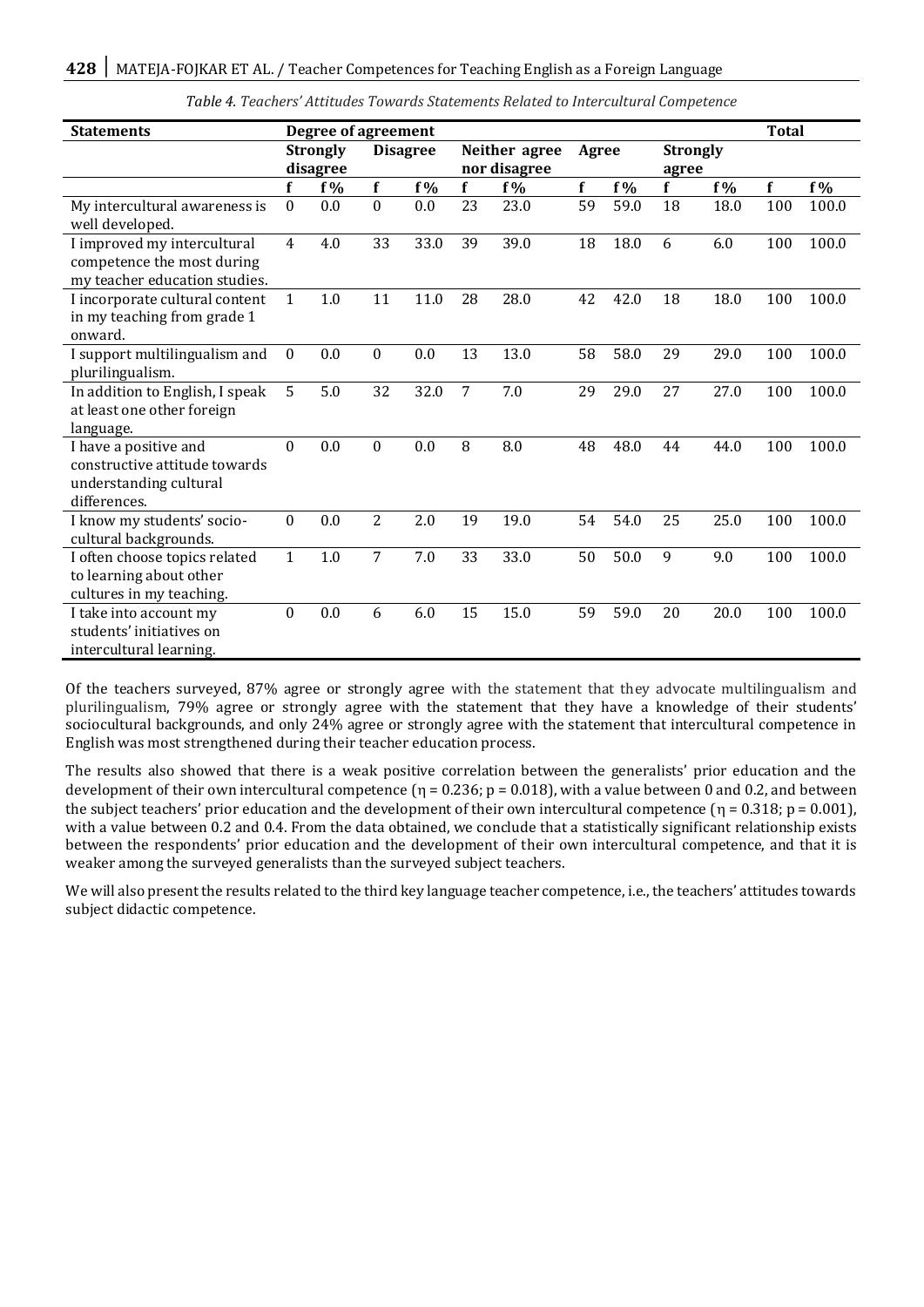| Table 5. Teachers' Attitudes Towards Statements Related to Subject Didactic Competence |  |
|----------------------------------------------------------------------------------------|--|
|----------------------------------------------------------------------------------------|--|

| <b>Statements</b>                                                                                                                                | Degree of agreement |                 |                |                 |                |               |             |      |                 |       | <b>Total</b> |       |
|--------------------------------------------------------------------------------------------------------------------------------------------------|---------------------|-----------------|----------------|-----------------|----------------|---------------|-------------|------|-----------------|-------|--------------|-------|
|                                                                                                                                                  |                     | <b>Strongly</b> |                | <b>Disagree</b> |                | Neither agree | Agree       |      | <b>Strongly</b> |       |              |       |
|                                                                                                                                                  |                     | disagree        |                |                 |                | nor disagree  |             |      | agree           |       |              |       |
|                                                                                                                                                  | f                   | $f\%$           | f              | $f\%$           | f              | f %           | $\mathbf f$ | f %  | f               | $f\%$ | $\mathbf f$  | $f\%$ |
| During my teacher education, I<br>acquired sufficient knowledge<br>in the didactics of teaching<br>English to young learners.                    | 3                   | 3.0             | 12             | 12.0            | 24             | 24.0          | 43          | 43.0 | 18              | 18.0  | 100          | 100.0 |
| I improved my subject didactic<br>competence in English the most<br>during my teacher education<br>studies.                                      | 3                   | 3.0             | 20             | 20.0            | 14             | 14.0          | 37          | 37.0 | 26              | 26.0  | 100          | 100.0 |
| I am familiar with various<br>approaches to teaching English<br>to young learners.                                                               | $\mathbf{1}$        | 1.0             | 3              | 3.0             | 19             | 19.0          | 53          | 53.0 | 24              | 24.0  | 100          | 100.0 |
| Inappropriate approaches to<br>teaching English to young<br>learners have a negative impact<br>on children's achievement in<br>learning English. | $\boldsymbol{0}$    | 0.0             | $\mathbf{1}$   | 1.0             | 10             | 10.0          | 27          | 27.0 | 62              | 62.0  | 100          | 100.0 |
| In the classroom, I often vary<br>the didactic approaches to<br>teaching.                                                                        | $\boldsymbol{0}$    | 0.0             | $\overline{3}$ | 3.0             | 13             | 13.0          | 53          | 53.0 | 31              | 31.0  | 100          | 100.0 |
| I attach great importance to<br>motivational activities in<br>teaching young learners.                                                           | $\boldsymbol{0}$    | 0.0             | $\mathbf{1}$   | 1.0             | 6              | 6.0           | 40          | 40.0 | 53              | 53.0  | 100          | 100.0 |
| I adjust learning objectives and<br>content according to students'<br>cognitive development.                                                     | $\boldsymbol{0}$    | 0.0             | $\mathbf{1}$   | 1.0             | $\overline{5}$ | 5.0           | 56          | 56.0 | 38              | 38.0  | 100          | 100.0 |
| Based on students' abilities, I<br>differentiate English lessons in<br>the stages of planning,<br>implementation, assessment<br>and evaluation.  | $\mathbf{1}$        | 1.0             | 3              | 3.0             | 16             | 16.0          | 52          | 52.0 | 18              | 28.0  | 100          | 100.0 |

Of the teachers surveyed, 94% agree or strongly agree with the statement that their learning objectives and content are adapted to students' cognitive development, while 93% agree or strongly agree with the statement that they give priority to motivational activities in early learning, and 61% agree or strongly agree with the statement that they acquired sufficient knowledge in the didactics of early learning during their studies in teacher education.

The results also showed that there is a weak positive correlation ( $\eta$  = 0.255; p = 0.010) between the previous education of the generalist teachers surveyed and the assessment of the development of their own subject didactic competence, with a value between 0.2 and 0.4. On the other hand, the assessment of the development of the teachers' own subject didactic competence has a negligible positive correlation  $(n = 0.046; p = 0.650)$ , with a value between 0.2 and 0.4. From the data obtained, it can be concluded that a statistically significant relationship exists between the prior education of the teachers surveyed and the assessment of the development of their own subject didactic competence. This relationship is stronger among the generalists than among the subject teachers surveyed. The more the interviewed teachers strengthened their subject didactic competence in English during their teacher training at the university level, the better they assess the development of their own subject didactic competence at the time of employment.

#### **Discussion**

In this paper, we investigated teachers' attitudes towards subject-specific competences and their self-assessment of competences for teaching English in the first cycle of primary education. In the first research question, we determined which subject-specific competences teachers believed were essential for teaching English in the first cycle of primary education. The results showed that the teachers surveyed attached the greatest importance to the selection and use of didactic methods (63%), followed by highly developed language skills (26%) and intercultural competences (11%). Similar results emerged from the second research question, where we asked teachers about the extent to which they believe they have developed certain subject-specific competences. The results show that the teachers surveyed were least likely to highly rate the development of their own intercultural competence. Of the teachers surveyed, 64% believe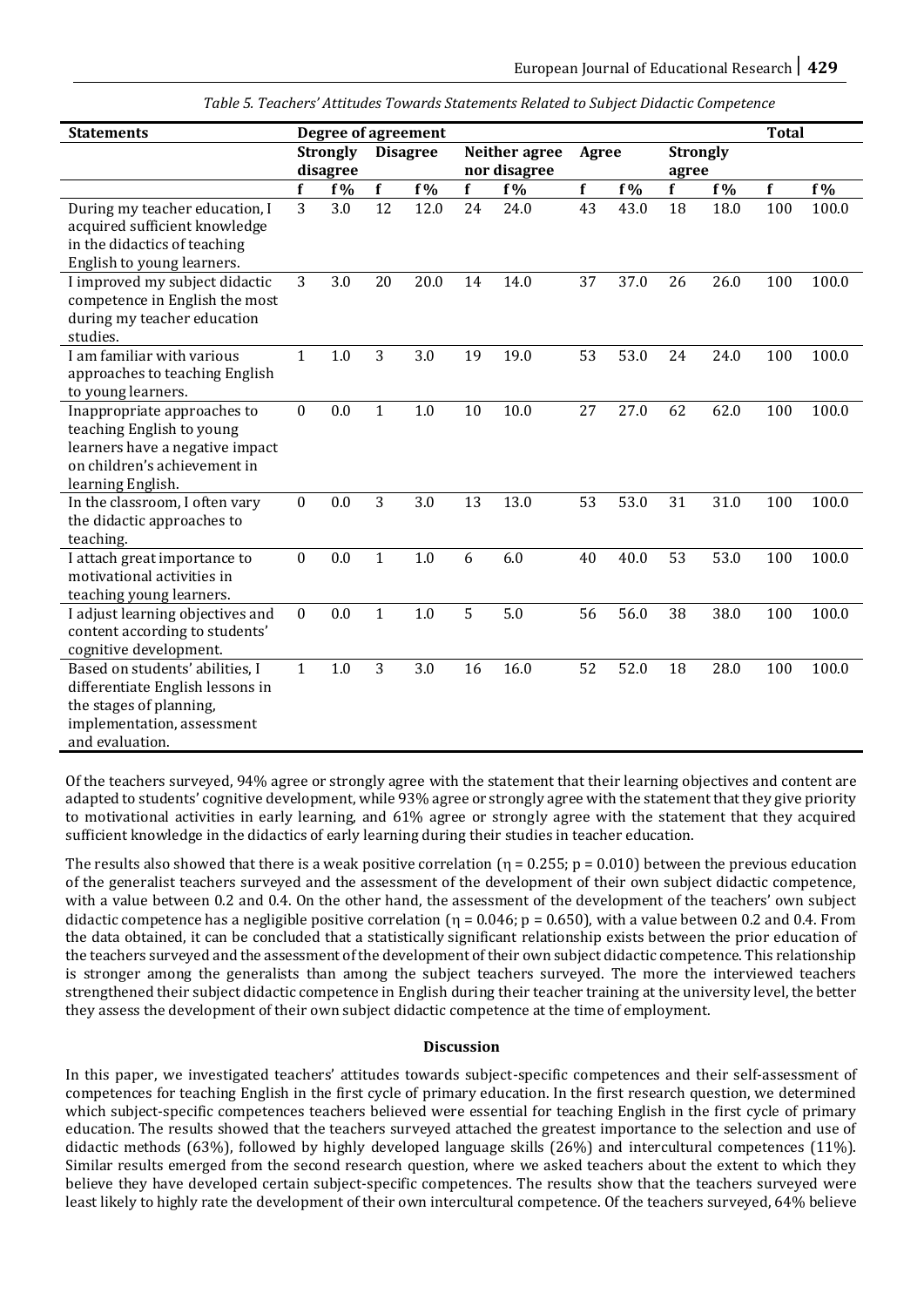they have some deficits in this area, while 19% believe they have many deficits. The level of development of the teachers' language competences and subject didactic competences is assessed similarly, although, as expected, there are smaller differences between the previous education of the surveyed teachers, as the surveyed generalist teachers assess their subject didactic competences better and the surveyed subject teachers assess their language competences better. Nikolov and Mihaljević Djigunović (2011) emphasise that both competences are important for early language teaching. The prevailing view in the past that basic language skills are sufficient to teach younger students has been proven incorrect (Butler, 2004), and many studies, including ELLIE (Early Language Learning in Europe), have shown that early-stage teachers need to have a high level of language proficiency, i.e., level C1 or C2 (Enever, 2011). In addition, many studies emphasise the importance of subject didactic competence at this stage, as teaching approaches differ from teaching older learners (Cameron, 2001; Pinter, 2017; Zein & Garton, 2019).

Within the third research question, we investigated teachers' attitudes towards individual subject-specific competences. With regard to language competence, we observed that the teachers largely believe that basic language skills are not sufficient to teach English in the first cycle of primary education (81%) and that they feel competent to use English as a foreign language both in everyday communication (92%) and when giving instructions in class (80%). Cameron (2001) points out that one of the core competences of a teacher is to teach in English. Most of the teachers surveyed had positive experiences learning English during their teacher education studies, but a significant percentage (53%) disagree with or cannot decide about the statement that linguistic competence was strengthened the most during their teacher education. These data are somewhat surprising, as great importance is given to the development of linguistic competence during teacher education. It would, however, be necessary to investigate the exposure to and development of language skills outside the school context, as studies abroad demonstrate the important role of informal language learning (Enever, 2011). The attitudes towards linguistic competence also revealed that the teachers interviewed had ambivalent attitudes towards the notion that well-developed linguistic competence in the first language (L1) was a prerequisite for developing linguistic competence in English. According to research, learning a new language has a beneficial impact on L1 development, metacognition and learning strategies being among the most explicit benefits (Nikolov & Mihaljević Djigunović, 2011). Furthermore, learning another language while your L1 is still being developed, will result in a nativelike accent of the language one is learning (Cameron, 2003). The results of the present survey show that teachers might not be aware of the complementary role of learning two or more languages in childhood.

In terms of teachers' attitudes towards the importance of intercultural competence, we found that the majority of the teachers surveyed (87%) were in favour of multilingualism and plurilingualism, and just over half of the teachers surveyed (56%) spoke at least one foreign language in addition to English. Teachers should, of course, be careful not to see an additional foreign language as separate from the first language or English, but to develop a language repertoire in which all languages intertwine and complement each other (Grosman, 2010). Based on the results obtained, we also note that just over half of the teachers surveyed (59%) often choose topics related to learning about other cultures, and that they take into account students' initiatives on interculturality. However, this percentage is still not enough. Referring to contemporary research, Čok (2005) believes that language and culture are inseparable, and that language is a medium for rapprochement and building relationships between different cultures. Vižintin (2017) and Šečerov (2010) emphasise the essential role of teachers in the development of students' intercultural skills, which should begin in English classes at the lowest grades. Based on the data obtained in the research, teachers also face some difficulties in integrating cultural content. They typically run out of time to deal with cultural content, but they occasionally also have difficulties finding appropriate teaching materials or think that they simply lack experience and knowledge on how to incorporate cultural content in the classroom. The lack of inclusion of cultural issues in the classroom and the problems teachers have with including such issues are related to the teachers' opinion that teacher education institutions do not put enough emphasis on the development of students' intercultural competence: only 24% of the teachers surveyed agree or strongly agree that their intercultural competence improved the most during their teacher education. The fact that teacher education is not always competency-based is also pointed out in global research (Emery, 2012; Garton et al., 2011), where the desire for additional teacher training is highlighted by teachers, as they believe they have not acquired enough knowledge on how to develop certain subject-specific competences for teaching a foreign language to young learners.

In the context of teachers' attitudes toward subject didactic competence, we found that the majority of the teachers surveyed agreed with the statement that they improved their subject didactic competence (63%) and acquired knowledge about didactics of teaching English to young learners (61%) during their teacher education. The surveyed teachers also mostly agree that they are familiar with the approaches of teaching young learners (77%) and that they frequently change didactic approaches in the classroom (84%). Even more of the respondents believe that using inappropriate didactic approaches in the classroom has a negative impact on the child's performance in learning English (89%). Most of the teachers interviewed (93%) believe that they attach great importance to motivational activities in the classroom, and that they adapt teaching according to the cognitive development of their students (94%). Based on the data obtained, we can conclude that teacher education institutions emphasise the importance of developing the subject didactic competence of future teachers and present them with a wide range of approaches, methods, elements and activities that can be used in their future profession.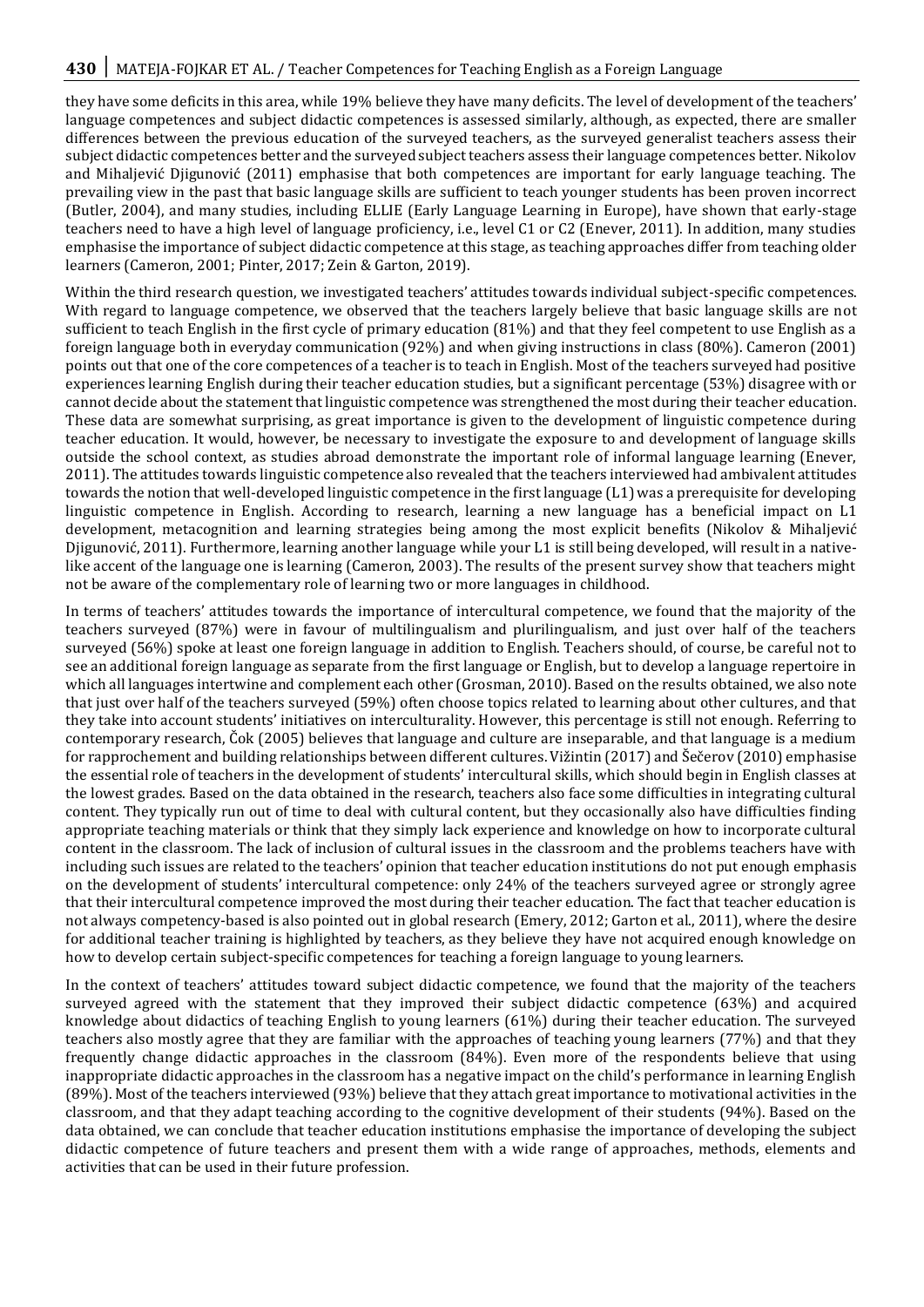#### **Conclusion**

The research shows that the surveyed teachers of English in the first cycle of primary school in Slovenia feel qualified didactically and linguistically for teaching at this stage, but that they assess the development of their intercultural competence as inadequate. Their perceptions of the importance of subject-specific competences for teaching young learners mostly coincide with experts' views on language acquisition. Teachers believe that a highly developed subject didactic competence is most important for teaching young learners, and many authors (e.g., Cameron, 2001; Enever, 2011; Murphy, 2014; Pinter, 2017) confirm that choosing appropriate teaching approaches at this level is crucial.

#### **Recommendations**

Considering that the teachers surveyed on average rate the development of their own intercultural competence significantly lower than the development of their own linguistic and subject didactic competence, and that only a very small percentage of the teachers believe that intercultural competence is strengthened most during teacher education, it would make sense for teachers to place more emphasis on interculturality and the development of intercultural awareness during their studies. If students or teachers had enough knowledge about how to include intercultural content in foreign language teaching, the percentage of teachers who include cultural content in English classes from the beginning and often choose topics related to learning about other cultures would be much higher. Similarly, possessing a high level of intercultural competence and being able to educate children to respect and cherish different cultures is essential in today's world, where cultures merge and blend with each other. Considering that the inclusion of cultural content is not emphasised enough in foreign language curricula, we believe that updates of foreign language curricula are necessary, especially now that learning foreign languages across Europe starts at a very young and delicate age. Of course, teachers do not have to limit themselves to the curriculum: they can implement the inclusion of cultural content in the classroom through various projects, especially at the international level. Since we find a negligible correlation between pre-service education and the development of language competence among generalist teachers and a weak one in English, we would suggest that primary teacher education programmes place a greater emphasis on the development of linguistic competence, especially speaking, which many authors consider an essential foreign language skill in the lower grades. The institutions in which teachers are employed should also support teachers in their personal and professional development, which they can do through additional professional development seminars, international mobility opportunities, and the management of various projects, especially at the international level. This would enable teachers to gain knowledge about how to develop their own subject-specific competences, which is the first step towards their students being able to develop them as well.

#### **Limitations**

Despite the significant findings, the study has several limitations. In future studies, we suggest adding other research methods, e.g., longitudinal classroom observation, which would provide a deeper insight into teaching practice and, consequently, into competences that need to be more stressed in teacher education. Similarly, interviews with teachers would enable a more thorough overview of teachers' needs and competences. We also believe that a portfolio is an underused tool in teacher education. Using a self-reflection tool with which teachers could assess and reflect upon their competences (Cf. Borg & Edmett, 2018) would present a clearer understanding of the issues that need to be addressed in teacher education.

#### **Authorship Contribution Statement**

Fojkar: Conceptualisation, design, data analysis and interpretation, writing. Grahut: Data acquisition and data analysis. Skubic: Data analysis and interpretation, critical revision of manuscript, final approval.

#### **References**

- Basturkmen, H. (2012). Review of research into the correspondence between language teachers' stated beliefs and practices. *System, 40*(2), 282–295[. https://doi.org/10.1016/j.system.2012.05.001](https://doi.org/10.1016/j.system.2012.05.001)
- Borg, S. (2009). Kaj učitelji dodatnih jezikov v otroštvu mislijo, vedo in verjamejo učiteljeva kognicija [What teachers of additional languages in childhood think, know and believe – teacher cognition]. In K. Pižorn (Ed.), *Učenje in poučevanje dodatnih jezikov v otroštvu* [Learning and teaching additional languages in childhood] (pp. 334‒357). Zavod RS za šolstvo [National Education Institute, Slovenia].
- Borg, S., & Edmett, A. (2018). Developing a self-assessment tool for English language. *Language Teaching Research, 23*(5), 655–679[. https://doi.org/10.1177/1362168817752543](https://doi.org/10.1177/1362168817752543)
- Butler, Y. G. (2004). What level of English proficiency do elementary teachers need to attain to teach EFL? Case studies from Korea, Taiwan, and Japan. *TESOL Quarterly, 38*(2), 245-287. <https://doi.org/10.2307/3588380>

Byram, M. (1997). *Teaching and assessing intercultural communicative competence*. Multilingual Matters.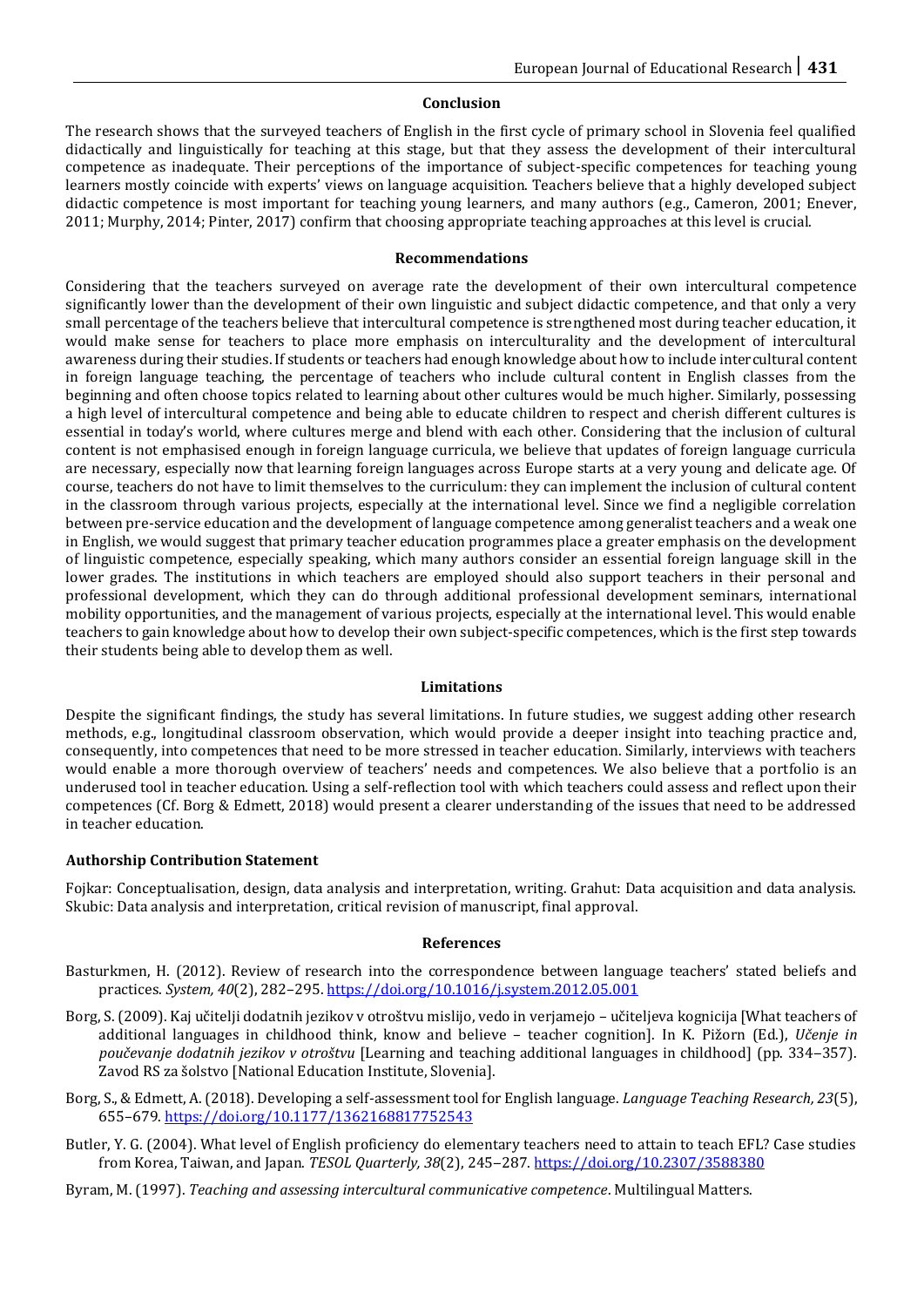#### **432** MATEJA-FOJKAR ET AL. / Teacher Competences for Teaching English as a Foreign Language

- Cameron, L. (2001). *Teaching languages to young learners*. Cambridge University Press. <https://doi.org/10.1017/cbo9780511733109>
- Cameron, L. (2003). Challenges for ELT from the expansion in teaching children. *ELT Journal. 57*(2), 105–112. <https://doi.org/10.1093/elt/57.2.105>
- Carlisle, J. F., Correnti, R., Phelps, G., & Zeng, J. (2009). Exploration of the contribution of teachers' knowledge about reading to their students' improvement in reading. *Reading and Writing, 22*(4), 457–486. https://doi.org[/10.1007/s11145-009-9165-y](http://dx.doi.org/10.1007/s11145-009-9165-y)
- Chomsky, N. (1965). *Aspects of the Theory of Syntax*. M. I. T. Press.
- Čok, L. (2005). Posameznik in jezik v medkulturnem in jezikovnem stiku [The individual and language in intercultural and linguistic contact]. In V. Mikolič & K. Marc Bratina (Eds.), *Slovenščina in njeni uporabniki v luči evropske integracije* [Slovene and its users in the light of European integration] (pp. 23–34). Univerza na Primorskem, Znanstveno-raziskovalno središče, Založba Annales: zgodovinsko društvo za južno Primorsko.
- Emery, H. (2012). *A global study of primary English teachers' qualifications, training and career development. ELT Research*  Papers 12-08. British Council.<https://bit.ly/3FIKS2n>
- Enever, J. (Ed.). (2011). *ELLiE: Early language learning in Europe*. British Council.<https://bit.ly/3DW0sHm>
- Enever, J., & Lindgren, E. (2016). Early language learning in instructed contexts Editorial introduction. *Education Inquiry, 7*(1), 1–8[. https://doi.org/10.3402/edui.v7.30954](https://doi.org/10.3402/edui.v7.30954)
- European Commission. (2001). *Common European framework of references for languages: Learning, teaching, assessment.* Cambridge University Press.<https://rm.coe.int/16802fc1bf>
- European Commission. (2010). *Common European principles for teacher competences and qualifications.* Publications Office of the European Union.<https://bit.ly/3p2hjls>
- Farrell, T. S. C., & Bennis, K. (2013). Reflecting on ESL teacher beliefs and classroom practices: A case study. *RELC Journal, 44*(2), 163–176[. https://doi.org/10.1177/0033688213488463](https://doi.org/10.1177/0033688213488463)
- Garton, S., Copland, F., & Burns, A. (2011). *Investigating global practices in teaching English to young learners. ELT Research Papers 11–01.* British Council[. https://bit.ly/3nRSmdq](https://bit.ly/3nRSmdq)
- Grosman, M. (2010). Medkulturna razsežnost jezikovnih rab za večjezičnost [The intercultural dimension of language use for multilingualism]. In M. Ivšek (Ed.), *Pot k jezikovni politiki v izobraževanju* [The path to language policy in education] (pp. 78-105). Zavod RS za šolstvo [National Education Institute, Slovenia].
- Hanušová, S., & Najvar, P. (2006). Early foreign language instruction in the Czech Republic in the light of empirical research. In S. Hanušová & P. Najvar (Eds.), *Foreign language acquisition at an early age* (pp. 77–82). Masarykova Univerzita.
- Huber, J. (2012). *Intercultural competence for all: Preparation for living in a heterogeneous world.* Council of Europe Publishing[. https://rm.coe.int/intercultural-competence-for-all/16808ce20c](https://rm.coe.int/intercultural-competence-for-all/16808ce20c)
- Huber, J., & Reynolds, C. (Eds.). (2014). *Developing intercultural competence through education.* Council of Europe Publishing[. https://rm.coe.int/developing-intercultural-enfr/16808ce258](https://rm.coe.int/developing-intercultural-enfr/16808ce258)
- Hymes, D. H. (1972). On communicative competence. In J. B. Pride, & J. Holmes (Eds.), *Sociolinguistics. Selected readings (Part 2)*, (pp. 269–293). Penguin.<http://wwwhomes.uni-bielefeld.de/sgramley/Hymes-2.pdf>
- Kelly, M., Grenfell, M., Allan, R., Kriza, C., & McEvoy, W. (2004). *The European profile for language teacher education: A frame of reference.* European Commission.<http://eprints.soton.ac.uk/id/eprint/48246>
- McCutchen, D., Green, L., Abbott, R. D., & Sanders, E. A. (2009). Further evidence for teacher knowledge: Supporting struggling readers in grades three through five. *Reading and Writing, 22*(4)*,* 401–423. [https://doi.org/10.1007/s11145-009-9163-0](https://psycnet.apa.org/doi/10.1007/s11145-009-9163-0)
- Ministry of Education, Science and Sport. (2015). *Pravilnik o spremembah in dopolnitvah pravilnika o izobrazbi učiteljev in drugih strokovnih delavcev v izobraževalnem programu osnovne šole* [Rules concerning amendments and additions to the rules concerning the education of teachers and other professionals in the primary school education programme]*.* Vlada Republike Slovenije [The Government of the Republic of Slovenia]. [https://www.uradni](https://www.uradni-list.si/glasilo-uradni-list-rs/vsebina/2015-01-2935/)[list.si/glasilo-uradni-list-rs/vsebina/2015-01-2935/](https://www.uradni-list.si/glasilo-uradni-list-rs/vsebina/2015-01-2935/)
- Murphy, V. (2014). *Second language learning in the early school years: Trends and contexts*. Oxford University Press.
- Newby, D., Allan, R., Fenner, A.-B., Jones, B., Komorowska, H., & Soghikyan, K. (2007). *European portfolio for student teachers of languages.* European Centre for Modern Languages[. http://archive.ecml.at/mtp2/fte/pdf/stpextract.pdf](http://archive.ecml.at/mtp2/fte/pdf/stpextract.pdf)